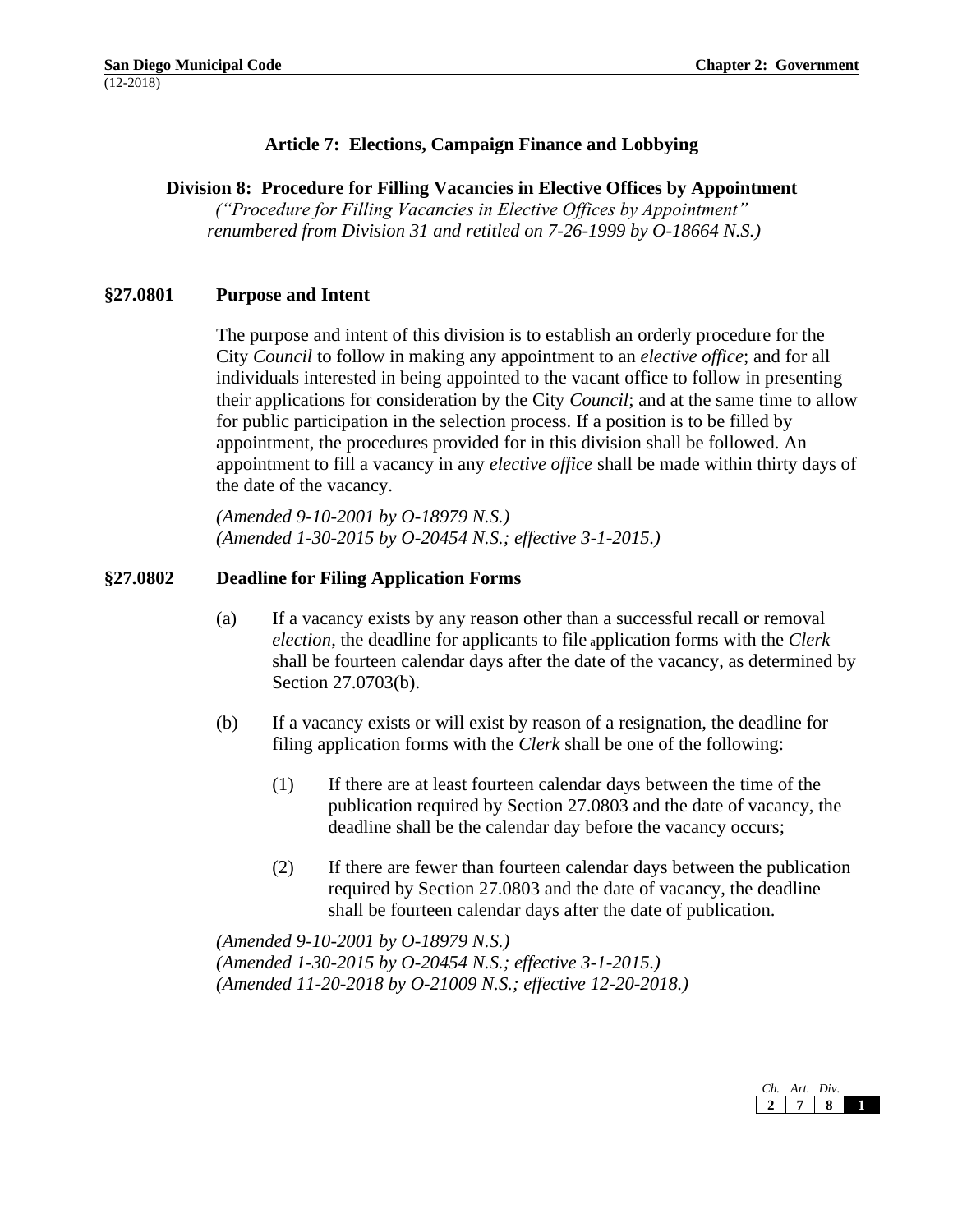### **§27.0803 Notice to be Published by Clerk**

(a) If a vacancy exists by any reason other than a successful recall or removal *election*, and the *elective office* is to be filled by appointment, the *Clerk* shall publish within five calendar days of the date of vacancy, as determined by Section 27.0703(b), the following notice in a paper of general circulation within the City of San Diego:

A vacancy exists in the office of (Mayor, City Attorney, or for a specific Councilmember). Interested applicants may obtain information and forms at the office of the City Clerk, City Administration Building, 202 C Street, San Diego, California. To be considered, applications shall be returned to the office of the City Clerk by close of business, 5:00 p.m. on (insert date fourteen calendar days after the date of the vacancy as determined by Section 27.0703(b)).

(b) If a vacancy exists or will exist by reason of a resignation, the *Clerk* shall publish within a reasonable time the following notice:

A vacancy exists (or will exist) in the office of (Mayor, City Attorney, or Councilmember, 1st through 9th District) on (date vacancy expected to occur). Interested applicants may obtain information and forms at the office of the City Clerk, City Administration Building, 202 C Street, San Diego, California. To be considered, applications shall be returned to the office of the City Clerk by close of business, 5:00 p.m. on (insert date of the calendar day before vacancy occurs if at least a fourteen-calendar-day interval exists between publication and date of vacancy; if not, insert date fourteen calendar days after date of publication).

*(Amended 9-10-2001 by O-18979 N.S.) (Amended 1-30-2015 by O-20454 N.S.; effective 3-1-2015.) (Amended 11-20-2018 by O-21009 N.S.; effective 12-20-2018.)*

### **§27.0804 Application Forms and Requirements**

Applicants for appointment to *elective office* shall file with the City *Clerk* on or before the date for return of applications as published by the City *Clerk* under Section 27.0803, the following:

(a) Background information certified by the applicant that it is true and correct, signed under penalty of California perjury laws, disclosing the following:

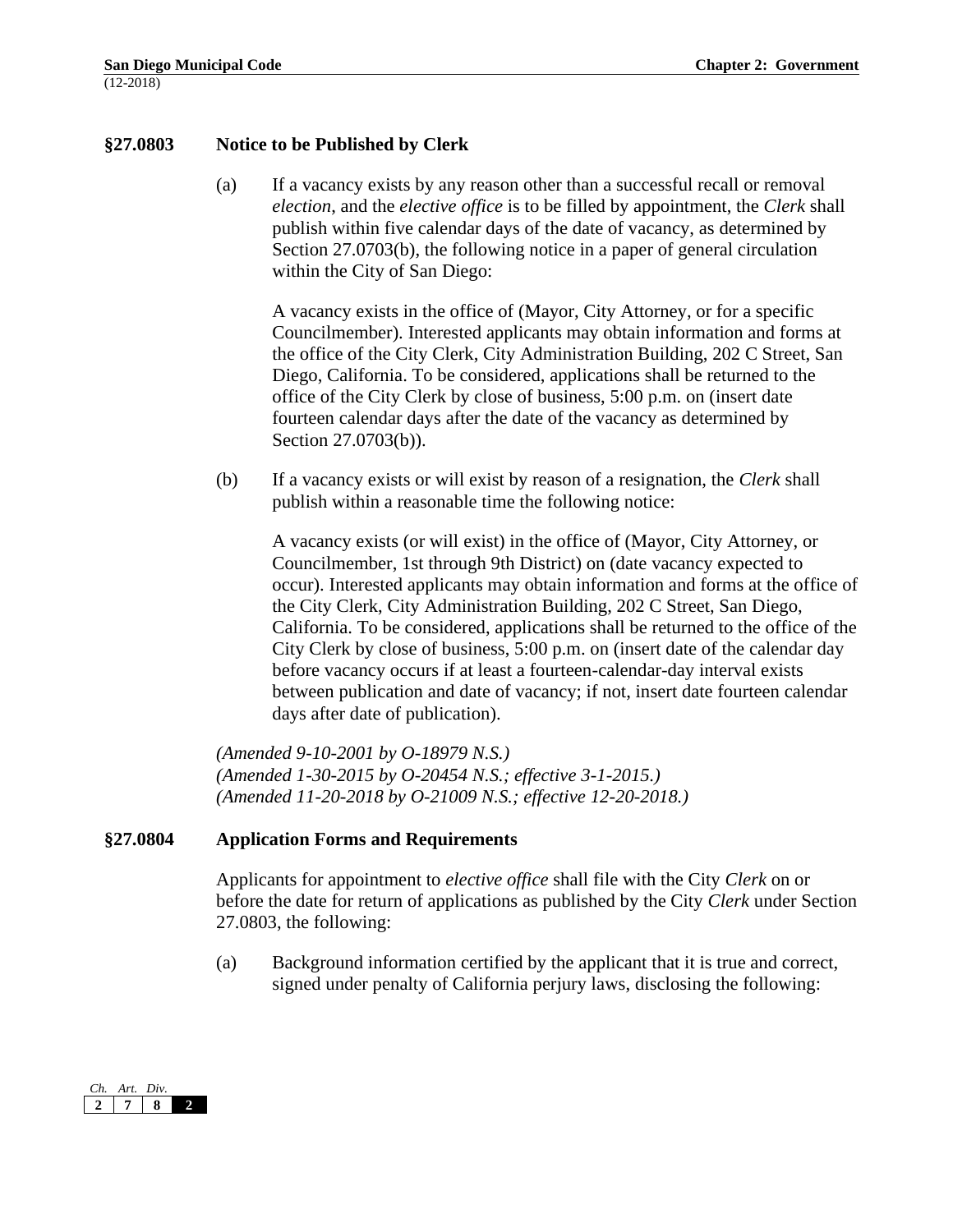- (1) Name.
- (2) Current address.
- (3) Length of residence at current address, and address for the past year if other than the current address.
- (4) Date of birth.
- (5) Social Security Number for the purpose of conducting the police check.
- (6) Business or occupation engaged in during the past five years together with address of and dates of service with each such business or occupation.
- (7) Branch, dates and rank at discharge of military service.
- (8) Education starting with high school to highest level attained together with the name of each educational institution attended and any degree or diploma received.
- (9) Statement of Economic Interests Form 700.
- (b) A statement of qualifications not longer than 500 words expressing in the applicant's own words the reasons why the applicant believes he or she is qualified for the office.
- (c) A petition with the signatures of fifty registered voters in form and content similar to that required by the nomination procedures in this article.
- (d) A statement signed under penalty of California perjury laws that the applicant complies with the requirements of Section 27.0119 and has been a resident and *voter* of the City in the case of the Mayor or City Attorney, or of the district in the case of Councilmembers, for at least thirty calendar days immediately prior to the date of making application for appointment.

*(Amended 9-10-2001 by O-18979 N.S.) (Amended 1-30-2015 by O-20454 N.S.; effective 3-1-2015.)*

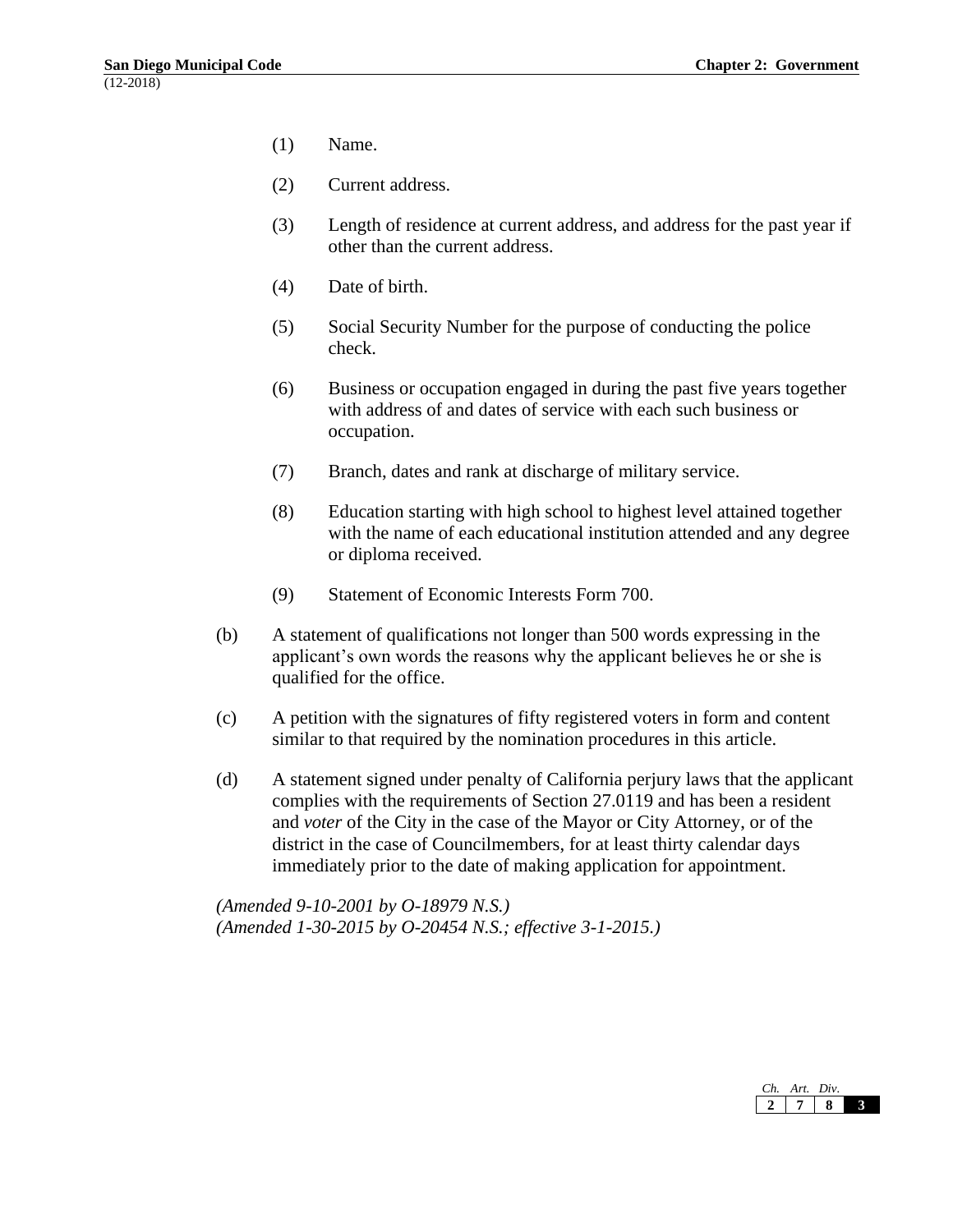## **§27.0805 Responsibilities of the City Clerk and the Police Department**

- (a) The City *Clerk* shall furnish each applicant with a copy of this division and shall advise each applicant of the dates set by the City *Council* for public hearings on the applications.
- (b) The City *Clerk* shall cause a police check to be conducted on each applicant. Each applicant shall be informed by the City *Clerk* that a police check will be made on the applicant and that the City *Council* will be informed of the results thereof.
- (c) The Police Department shall, to the extent permitted by law, access each applicant's criminal history information maintained by the San Diego Police Department or the California Department of Justice, in order to determine whether the applicant is on parole for a felony conviction. The Police Department shall notify the City *Clerk* of the results of this search. *(Retitled from "Responsibilities of the City Clerk" and amended 9-10-2001 by O-18979 N.S.)*

### **§27.0806 Public Hearing**

Before any appointment to fill a vacancy in an *elective office* may be made, the City *Council* shall hold at least one public hearing for the purpose of considering the applications for appointment. The hearing shall be scheduled so that the appointment can be made within thirty days of the date of the vacancy as specified in Section 27.0801. A second public hearing may be held if there are additional questions or if additional time for discussion is needed by the City *Council* prior to making the appointment.

*(Amended 9-10-2001 by O-18979 N.S.) (Amended 1-30-2015 by O-20454 N.S.; effective 3-1-2015.)*

### **§27.0807 Public Hearing and Appointment**

(a) At the public hearing required by Section 27.0806, each applicant shall be allowed three minutes to make a presentation to the City *Council* in support of the applicant's candidacy for appointment. At the discretion of the presiding officer, City Councilmembers may ask brief questions for clarification concerning either the presentation or matters contained in the application filed with the City *Clerk*. Applicants shall also be expected to answer questions from City Councilmembers concerning their candidacy. Such questions may concern but need not be limited to the *candidate's* background, philosophy of government, reasons for seeking appointment, and opinions on relevant municipal issues.